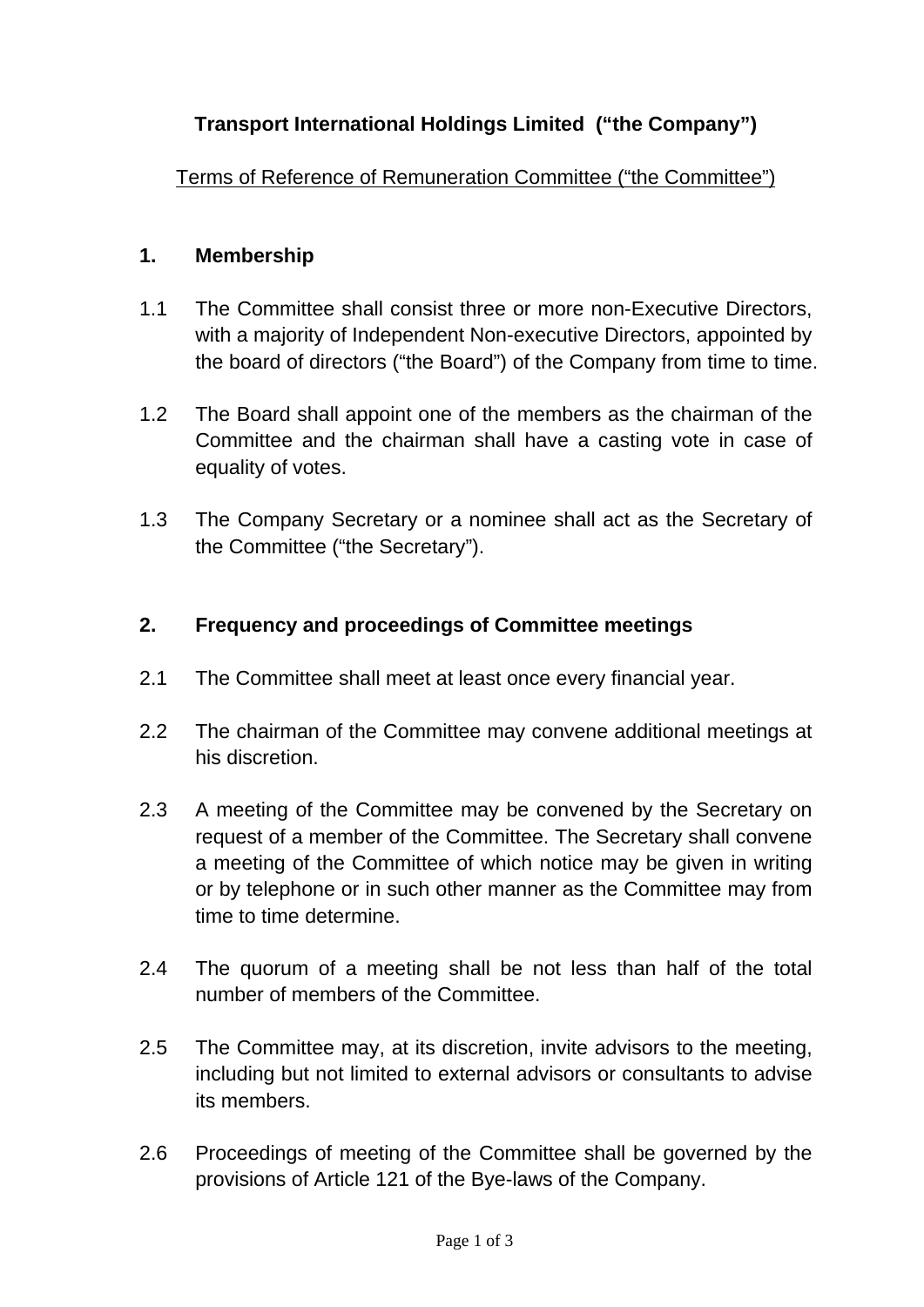## **3. Functions and Responsibilities**

- 3.1 The Committee shall formulate policies on remuneration of the directors and the employees of the Company and its subsidiaries ("the Group") for approval by the Board.
- 3.2 Without prejudice to the generality of the foregoing, the Committee shall:
	- (a) establish guidelines for the remuneration of the Directors (including terms and conditions of employment, remuneration and retirement benefits of the executive Directors);
	- (b) consider and review the remuneration of Directors and make recommendation to the Board;
	- (c) set appropriate criteria for awarding performance related bonuses to employees of the Group, having regard to the Group's business objectives and targets;
	- (d) make recommendation to the Board for awarding annual performance related bonuses for employees, having regard to their achievements against the assessment criteria and by reference to market norms;
	- (e) review and consider proposals from the Managing Director regarding human resources or related policies and make appropriate recommendation to the Board;
	- (f) to make recommendations to the Board on the Company's policy and structure for all directors' and senior management remuneration and on the establishment of a formal and transparent procedure for developing remuneration policy;
	- (g) to review and approve the management's remuneration proposals with reference to the Board's corporate goals and objectives;